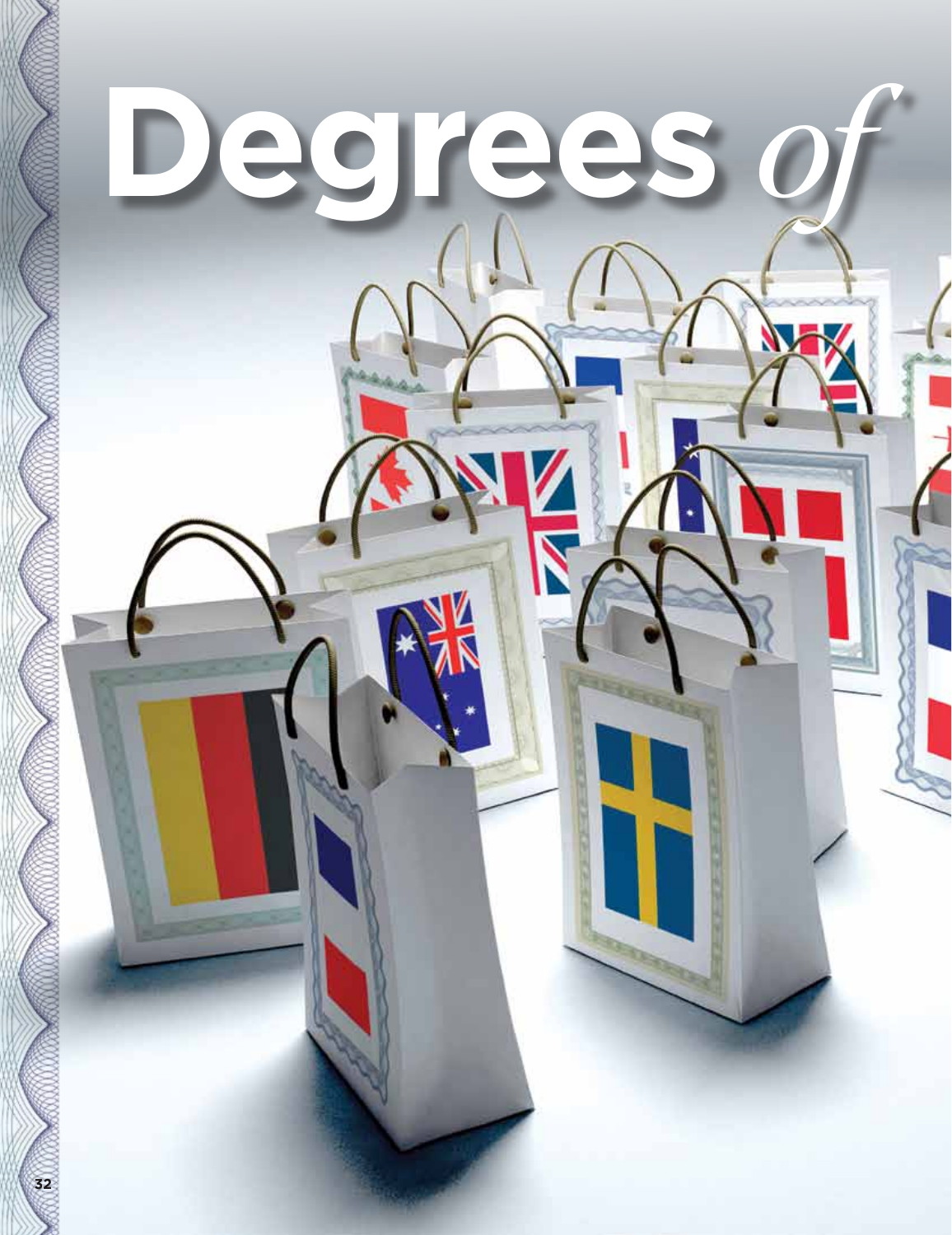**U.S. undergraduate and graduate students are increasingly looking abroad for full degree programs that offer a variety of unique advantages over study at home.**

**Degrees** *of* **Distinction**

By Charlotte West

THE COMPETITION FOR INTERNATIONAL STUDENTS IS FIERCE and now students from the United States may be up for grabs as well. U.S. students are increasingly looking beyond the nation's borders for higher education. In addition students from the United States may be up for grabs as well. U.S. students are increasingly looking beyond the nation's borders for higher education. In addition to the growing number of students participating in shorter term education abroad, more countries. Of the more than 312,000 American postsecondary students studying abroad, more than 42,000 are enrolled in full degree programs, according to a new study from the Institute of International Education (IIE). There are many reasons students chose to pursue a degree program abroad—including time and cost effectiveness, personal connections, previous study abroad experience, and highly focused degree programs—but many students and educators also point to the necessity of global competence in today's job market.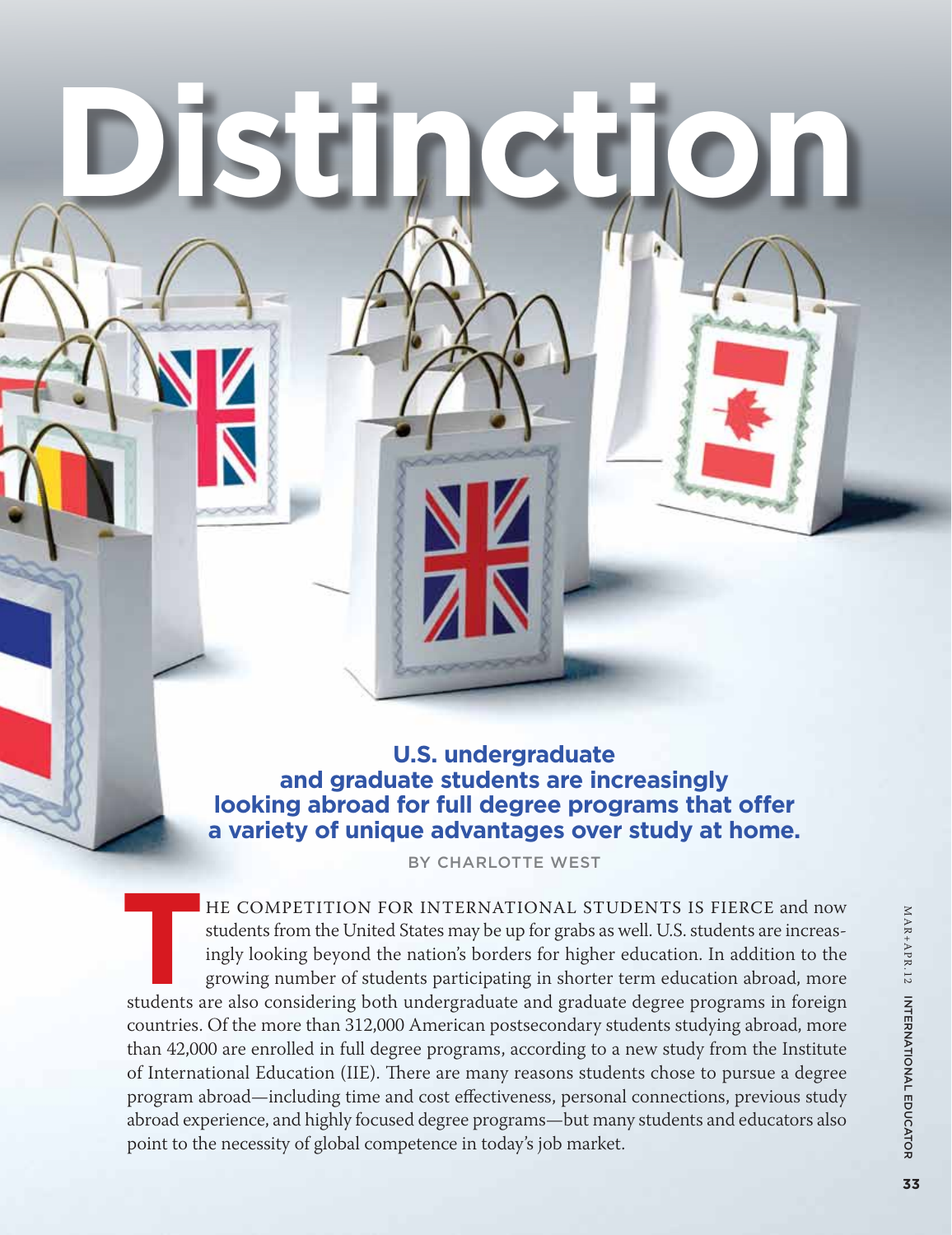# **Degrees***of* **Distinction**

Keenan Linsly, who recently transferred to Aarhus University in Denmark after completing his first two years at a community college in Virginia, believes his Danish degree will differentiate him from the competition. "I definitely think a foreign degree will separate me from the pack—especially if I decide to return to the U.S.," he says.

Nripendra Khatrichettri, an American who completed her master's degree in international studies at the University of Wollongong in New South Wales, Australia, in July 2011, confirms that many students are seeking "something different."

"I decided to complete my graduate degree overseas because, personally, I believe 'where' you learn is equally as important as 'what' and 'how' you learn," she says.

However, Khatrichettri admits her decision was based more on the individual master's program than it was on the country itself. "My connection to Australia was not as strong or deep. I was more attracted to my master's program there than anything else," she says.

Many in the field higher education agree that international experience can make a candidate stand out. "From the perspective of employers, (degrees from abroad) really do make American students competitive because more and more employers are looking at a prospective employee's resume to see what kind of international experiences they have had," says Rajika Bhandari, IIE deputy vice president of research and evaluation.

Bhandari is the author of the new IIE report, *U.S. Students in Overseas Degree Programs: Key Destinations and Fields of Study*, published in January 2012. The report is the first attempt to track the number of U.S. students obtaining full degrees. The data was collected through Project Atlas, which is the global equivalent of *Open Doors*, with partners that all represent a national-level agency tracking student mobility.

The data revealed that more than 42,000 U.S. students are enrolled in academic degree programs in the 13 countries represented in the study. A majority of students are enrolled at the postgraduate level, 44 percent in master's programs, and 17 percent in doctoral programs. Nevertheless, there are still approximately 11,000 (39 percent) undergraduates pursuing their degree abroad.

Bhandari believes this will have a positive impact on U.S. student mobility. "This is a good thing for the U.S. If we add together the *Open Doors* study abroad numbers and with this new estimate of 42,000 students obtaining full degrees, it adds up to a total of 312,000 students who are obtaining some kind of overseas study experience. That makes it much more comparable to the mobility data we have for other countries," she says.

Bhandari stresses that the report is the first time that data for full-degree students has been tracked, it's difficult to predict if this is actually a growing trend.

IIE reports that an overwhelming majority—nearly threefourths—of degree-seeking U.S. students are pursuing their education in Anglophone countries. Of the countries participating in this study, the United Kingdom and Canada are the top two destinations for American students, with Australia in fifth place behind Germany and France. Europe is also the top region among Americans outside of the Anglophone countries, with countries like the Netherlands, Sweden, Germany, and Denmark offering increasing numbers of full-degree programs in English. While the IIE report didn't track the language of instruction, Bhandari believes there is a correlation between the growth of English-language master's programs and the number of Americans pursuing full degrees abroad.

**ff** From the perspective **of employers, (degrees from abroad) really do make American students competitive because more and more employers are looking at a prospective employee's resume to see what kind of international experiences**  they have had.  $\blacksquare$ 

#### The UK as the Top Destination

In 2009–2010, 15,060 U.S. students pursued university study in the UK, according to the British Higher Education Statistics Agency (HESA). By level of study, 9,135 (60.7 percent) American students pursued full postgraduate degrees in the UK, alongside 5,925 (39.3 percent) Americans at the undergraduate level. This is in addition to short-term exchange, with more than 31,000 Americans completing a summer, semester, or year-long program at British universities (IIE *Open Doors* report, 2010). The most popular subjects for Americans pursuing master's degrees in the UK included business/management and social sciences, as well law, design studies, media studies, and education. a summer, semester, or year-long program at British universities (IIE *Open Doors* report, 2010). The most popular subjects for Americans pursuing master's degrees in the UK included business/management and social sciences

The major selling points of British education include cost of attendance, shorter degrees, the portability of U.S. loans,

**34 INTERNATIONAL EDUCATOR MAR+APRAS** W INTERNATIONAL EDUCATOR MAR+AP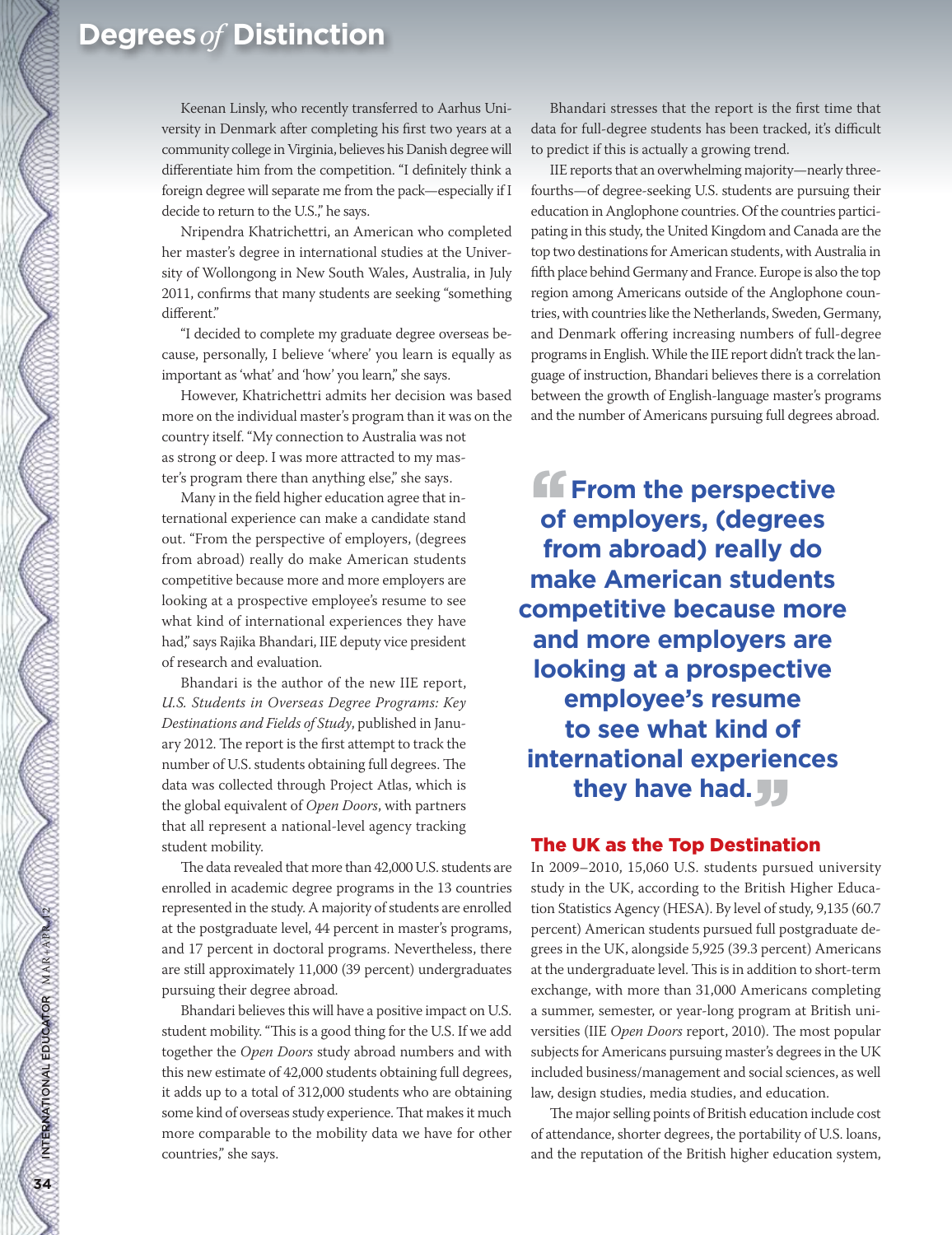particularly for institutions with well-recognized brands, such as Oxford, Cambridge, and the London School of Economics (LSE).

British master's degrees are often one-year programs, compared to two years at a U.S. institution making them more affordable. There are also more funding opportunities for taught master's degrees, in addition to readily available PhD stipends in researchintensive fields such as the sciences and engineering.

"The two key things are cost and time, but there are also practical factors in the decisionmaking process such as quality assurance and specialization in a particular subject area. When you look at one year of a master's as opposed to two and the ability to work in the UK for a year, those factors come into play," says Richard Everitt, deputy director of the British Council USA.

Anne Brooks, an American who earned a master of environmental policy, planning and regulation from the LSE in 2003, confirms that statement. She concluded that a one-year master's in the UK would be more cost-effective than a U.S. university due to living expenses and lost wages. "Even with full scholarships from U.S. universities, I figured out that LSE would end up costing me less. So the decision to attend university in the United Kingdom was a win-win-win: I earned a prestigious degree, had a chance to live abroad, and saved money in the end."

Others have similar stories. In 2005–2006, Ann-Marie Bruner-Tracey was a Rotary Ambassadorial Scholar to Cardiff University in Wales, where she earned an MA in applied linguistics. She made the decision to go to England for her master's degree after spending seven years working as an admissions officer and recruiter at her undergraduate institution, Centenary College of Louisiana.

"During college in the U.S., it was not possible for me to study abroad, although that was always on the top of my dreams list," she



DREAMSTIME/SHUTTERSTOCK/123RF

says. "I decided to think outside the box and see if my knowledge gained from advising undergraduates about options abroad might not also help me help myself! Since by this point, I was over 30, the idea of spending two years completing a master's program in the U.S. was less appealing than the same (and equally recognized) qualification in 12 months, especially as I planned to continue with my career following the 'break.'"

While the majority of Americans pursuing degrees in the UK are in masters and PhD programs, enrollment in British undergraduate programs is still a significant piece of the overall pie. According to Mary-Catherine Scarborough, a consultant with the British Council, the decisionmaking process is different for undergraduates than it is for graduate students. For masters and PhD programs, motivations include previous undergraduate study abroad experience, or as Bruner-Tracey mentions above, a desire for an international experience that was missed out on during undergraduate education.

"At the undergraduate level, (studying in another country) is brand new. Students might have had a study abroad experience in high school, but it is unlikely to have been in the UK," she says.

Scarborough says there has been an incremental increase in enrollment figures every year. She attributes much of the growth to recent developments in social media, which adds a new dimension to the traditional "word-of-mouth." "We think the solid increase is due in a large way to the growth of Facebook. The media capability for students to post pictures and stories in regular, everyday communication with friends and family from home has really helped because current high school students can see other students who have graduated and gone to university in the UK. They can see those everyday experiences and compare those to their counterparts who have stayed in the U.S.," she explains.

One of the most popular institutions for undergraduate study is St. Andrews in Scotland, though it attracts a number of postgraduates as well. In 2011–2012, there were 908 full-degree undergraduate students from the United States, as well as 100 doing postgraduate research and 98 doing postgraduate coursework. St. Andrew's total student population is around 6,000 undergraduates and 1,500 postgraduates.

While shorter programs are often a selling point at the postgraduate level, Scotland's four-year model is popular among many American students because it matches up with the standard U.S. bachelor's degree. The rest of the UK—England, Wales, and Northern Ireland—have three-year bachelor's degrees.

According to Yvonne Watt, director of international admissions, the United States is the largest international market for St. Andrews and one that has grown year on year over the last 10 years.

"In Scotland the undergraduate degree is four years and sits midway between the English and the U.S. system. Students are admitted into a faculty (usually arts or sciences) where they select three subjects in their first year. They decide on their honors (or major/s) at the end of their second year, which they then study in depth for the remaining two years. It enables the students to have both the flexibility of studyaint one that has grown year on year on year our the last 10 years.<br>
"In Scotland the undergraduate degree is four years and sits mid-<br>
way between the English and the U.S. system. Students are admitted<br>
into a faculty (us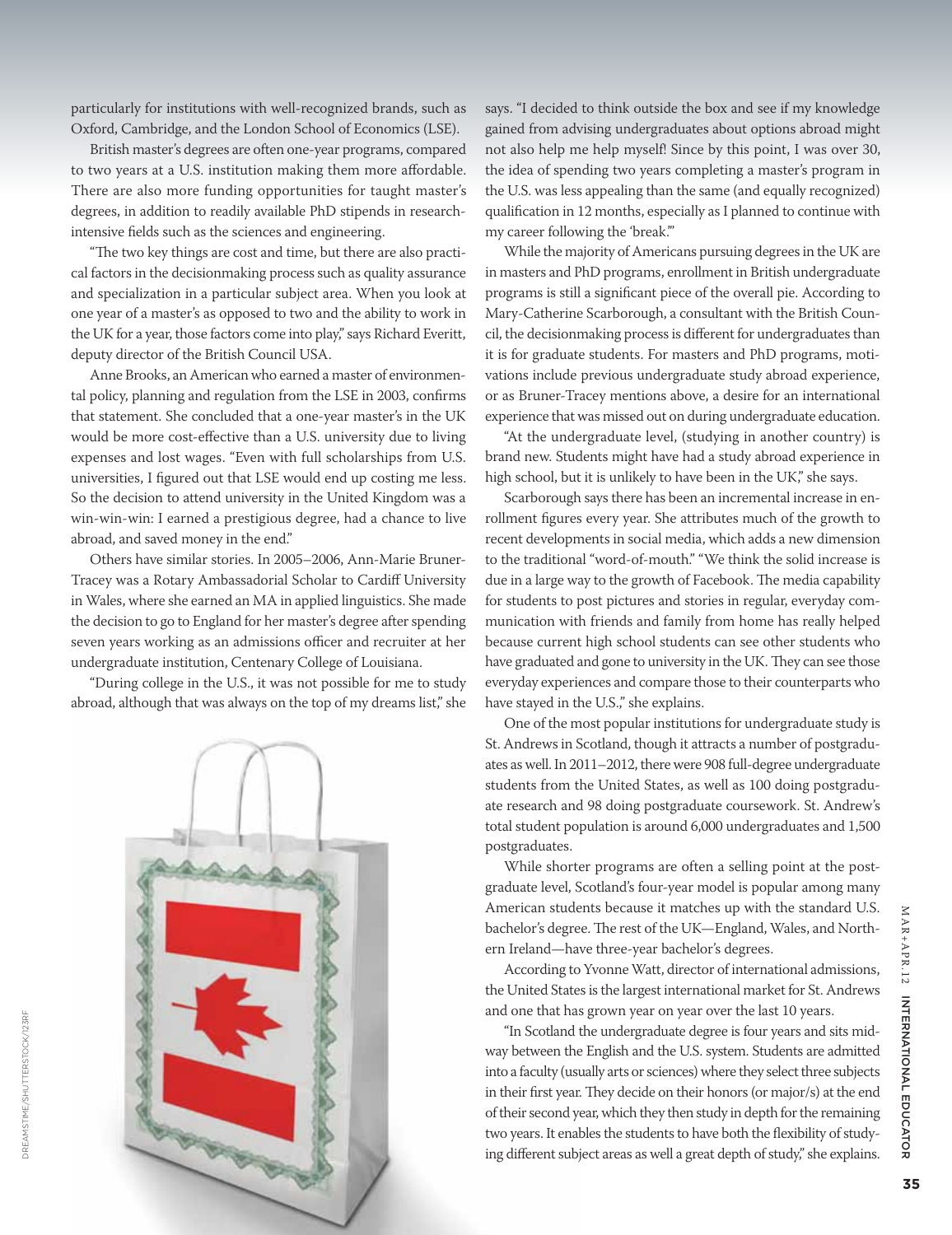### An International Experience Close to Home

Following the UK, Canada is the second most popular destination for U.S. students seeking full degrees abroad. According to the Embassy of Canada, approximately 10,000 Americans are currently seeking undergraduate or graduate degrees at Canadian universities. Of these, it is estimated that approximately 5,000 Americans are currently enrolled in undergraduate programs in Canada. The total number has grown significantly over the last decade, with only about 2,000 Americans pursuing their education in Canada in 2001–2002.

Canada sees the United States as a major market for recruitment. The Canadian Department of Foreign Affairs has identified the United States as one of eight major markets for international education promotion.

**While shorter programs are often a selling point at the postgraduate level, Scotland's four-year model is popular among many American students because it matches up with the standard U.S. bachelor's degree. The rest of the UK—England, Wales, and Northern Ireland—have threeyear bachelor's degrees.**

> The University of British Columbia (UBC) in Vancouver, British Columbia, is one of the most popular choices for U.S. students, alongside other institutions such as McGill and University of Toronto. UBC currently has approximately 1,400 undergraduate students from the United States. On the UBC campus in Vancouver, Americans make up about 15 percent of the total student population. As of November 2011, there were also 615 U.S. graduate students, 352 in masters programs and 261 in PhD programs. China and the United States are the two largest sources of international students at UBC.

> The quality of education in Canada differs less between institutions than it does in the United States as almost all universities are public and regulated by provincial standards. Costwise, Canadian universities can also compete with and often beat out their U.S. counterparts as tuition ranges between \$8,000 and \$26,000, which is equivalent to out-ofstate tuition at public universities in the United States and

less expensive than many private institutions. In addition, most Canadian institutions accept U.S. student loans, and graduates from Canadian universities are allowed to stay in Canada and work for up to three years.

"Public universities in Canada are not seeing the same level of cuts as they are in Washington and California. We're seeing a lot of parents from California, for instance, who are looking to UBC because they know students are going to be able to get into the courses they need," says Aaron Andersen, manager of international recruitment at the undergraduate level.

Minnesota has had a tuition reciprocity agreement with Manitoba, Canada, for more than 20 years. Not many students have been aware of the option, but that is changing—Manitoba is now promoting the opportunity, as reported by Minnesota Public Radio as recently as January. Tuition in Manitoba is cheaper than Minnesota state universities and with the reciprocity arrangement U.S. students can use federal student loans (but not Pell Grants) to pay for their tuition in Manitoba. Furthermore, in exchange for working after graduation in Canada for a period of time, Manitoba offers U.S. students \$25,000 in tax breaks to help pay their school debt.

Many of the students who chose to study in Canada have a previous personal connection to the country. Of the 1,400 American undergraduates at UBC, for instance, about a third have dual citizenship. "Oftentimes those students may have never even lived in Canada, but they have a parent who has Canadian citizenship," says Andersen.

Students may also have friends or family who previously studied in Canada. Jack Hind Smith, who graduated from UBC in 2010 with a BA in international relations and human geography, says his parents obtained their master's degrees in Canada in the 1970s.

"As a senior in high school, I considered university options in Canada because I wanted to 'think out of the box' and have a truly international experience. I am originally from the small city of Portland, Maine, and though it was a great place to grow up, I desperately wanted to escape and experience a broader world. I was familiar with many of the country's wellregarded, research-intensive universities. UBC and McGill appealed to me because of their cosmopolitan surroundings and huge international student populations. In the end, it was UBC that won out with its spectacular setting and dynamic Pacific Rim location," Smith explains.

Many students, like Smith, are attracted to the idea of an international experience close to home. As Andersen puts it, "It's close to home, but it's in another country. You might as well get the benefit of the global outlook."

At the graduate level, U.S. students often chose Canada because it offers competitive postgraduate funding and lower tuition. Anne Bjorkman chose UBC for her master's in botany many students, inte sinitit, are attracted to the idea or an<br>international experience close to home. As Andersen puts<br>it, "It's close to home, but it's in another country. You might<br>as well get the benefit of the global ou

ATIONAL EDUCATOR MAR+AI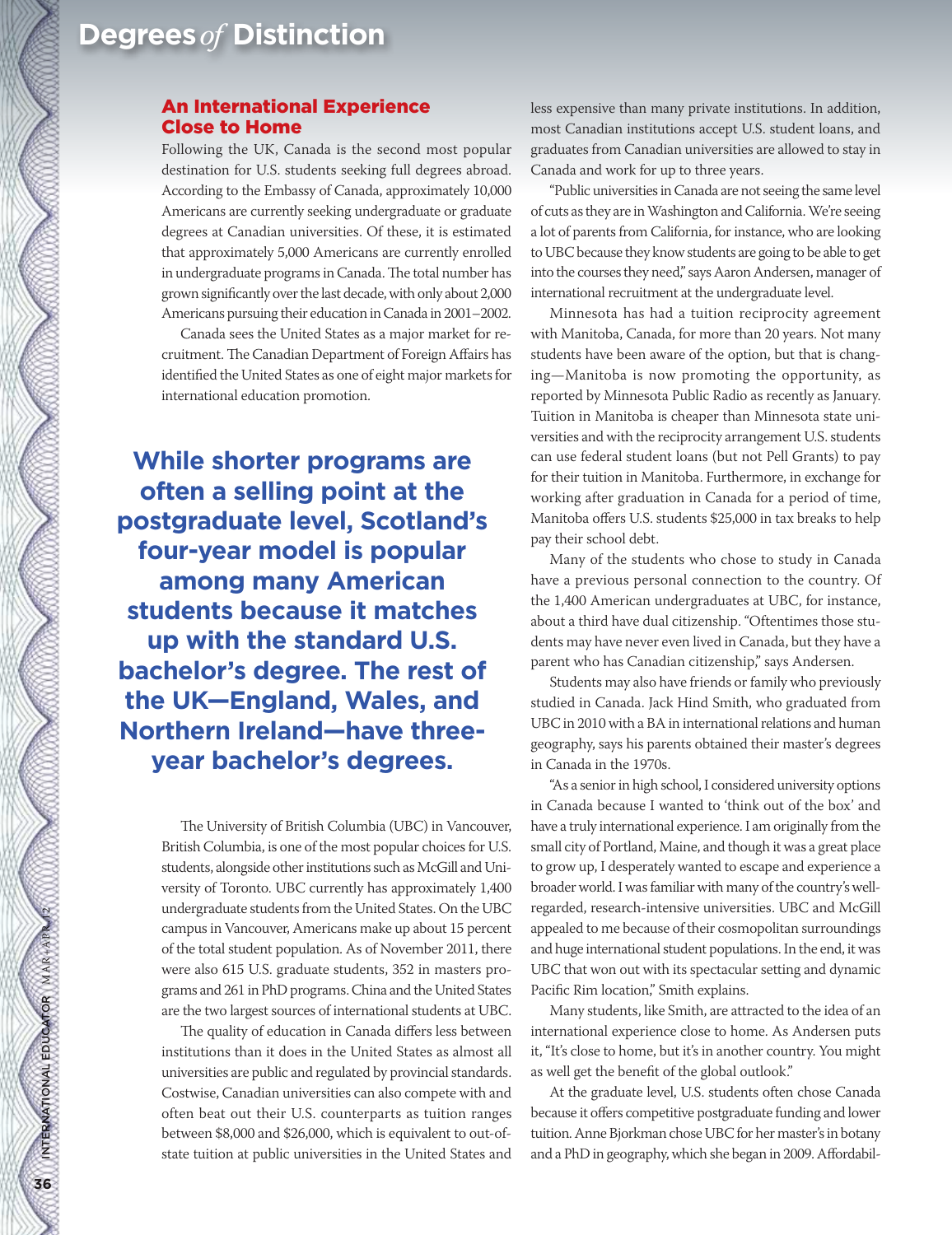**IN 2011, the British Council** commissioned Ipsos Public Affairs to do an online survey of 411 employers in the United States and 436 in Canada on their perceptions of UK degrees. According to the survey, soft skills—such as communication, self-motivation, teamwork, time management, and creativity—matter most to employers in their evaluations of potential employees. For both the undergraduate and graduate levels, employers are looking for degrees that are relevant to the industry in question, specialized in the relevant subject areas, that foster critical thinking and writing skills, and that give professional/industry experience.

A vast majority of the employers (73 percent) in the United States consider degrees earned in the UK to be the same as or better than those earned in the United States. According to the survey, employers look for candidates who are well-rounded, with a relevant degree from a reputable university or program, and they

perceive these things to be generally characteristic of Americans who have studied at British universities. The employers also cited skills such as an "international perspective" and "crosscultural understanding" as some of the benefits of earning a degree in the UK.

"The skills employers are looking for have changed. They are looking not only for the technical skills, but also things like intercultural navigation skills, team work, independent learning, innovation, and problem solving. These come out very strongly from students who have demonstrated they were able to study somewhere else," says Richard Everitt, deputy director of the British Council USA.

However, while most employers are favorable toward degrees earned in the UK, they are not fully knowledgeable about them. They are most familiar with the top British universities, Oxford, and Cambridge, which cast a "halo effect" on the rest of the country. If an employer has never heard

of a university, they are most likely

to go the university's Web site for more information about where that university ranks against U.S. institutions.

Students seeking to help an employer better understand their degree should provide details about the classes they have taken, as well as provide employers with a link to the university's Web site along with a link to or evidence of a professional accreditation body's assessment of their program/university.

To prepare students to explain their degrees, universities should help students understand the benefits of providing employers with relevant information about their institution and degree programs. One of the recommendations for British universities was also to create an employer's page on their Web sites to show the industry links, their ranking equivalents, and as well as professional and internship information.

Source: British Council, 2011.

ity and the availability of a research-based master's program were major deciding factors for her. After graduating from Cornell, she knew she wanted to pursue graduate school but didn't want to commit to a five-year PhD before she did a shorter master's program to explore her interest of ecological research. Although she was accepted to Yale's School of Forestry and Environmental Studies, she ended up enrolling at UBC—largely due to the financial aid package she was offered.

"Despite receiving a scholarship (from Yale), I would have had to pay more than \$10,000 in tuition, in addition to living expenses, whereas at UBC I was offered \$18,000 per year in compensation to pay living expenses, and tuition was only \$4,000 per year. Both programs were of great interest to me, but at that time I just couldn't justify going into so much debt to attend a U.S. school when the offer from Canada was so good," she says.

### Education Down Under

IIE ranks Australia as the fifth most popular country of choice for Americans seeking degrees abroad. According to Australian Education International, 1,016 Americans pursued degrees at the bachelor's level, 1061 at the master's level, and 334 at the doctoral level in 2010. Two of the top institu-<br>  $\frac{1}{2}$  and 334 at the doctoral level in 2010. Two of the top institu-<br>  $\frac{1}{2}$  and 334 at the doctoral level in 2010. Two of the top institu-

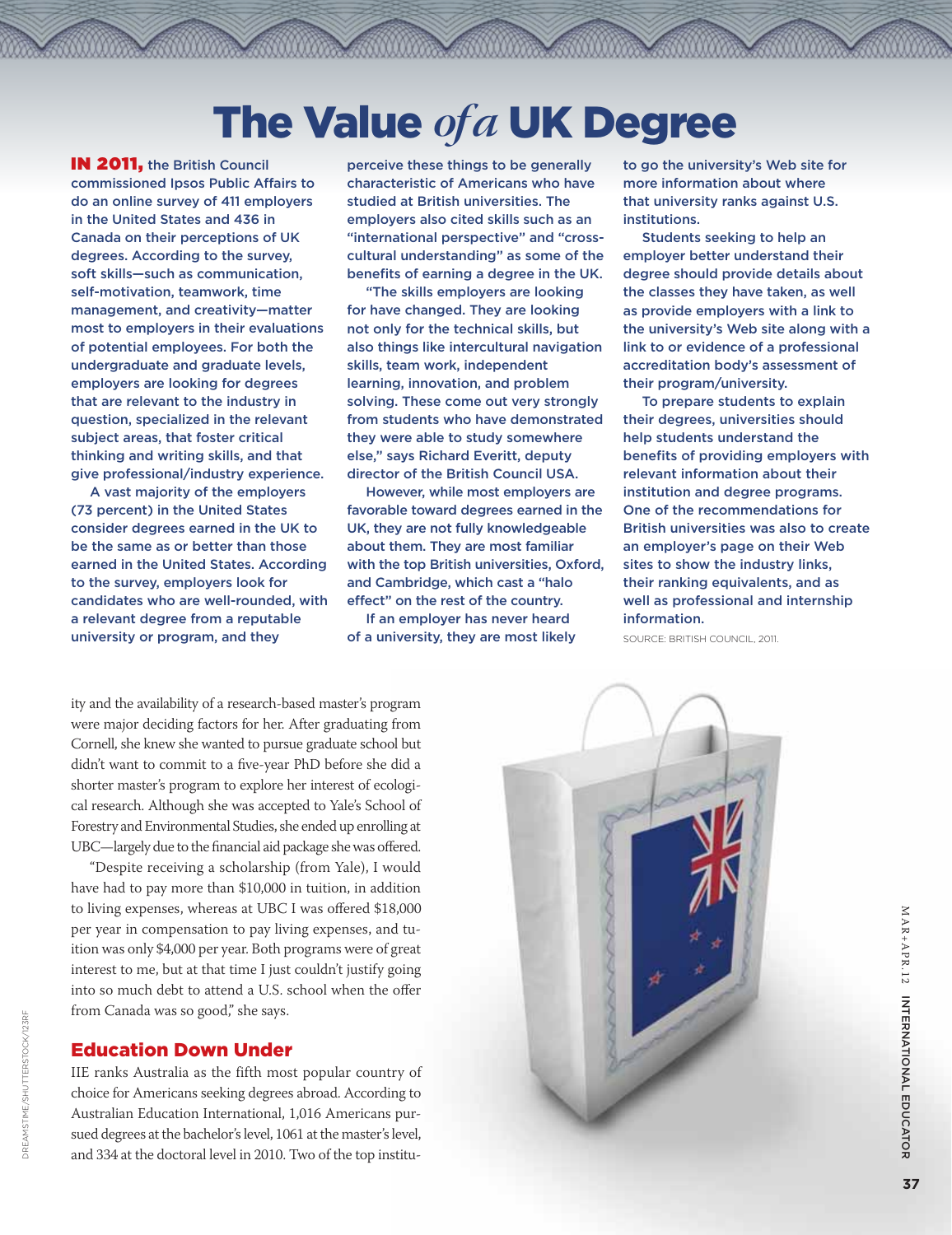# **Degrees***of* **Distinction**

tions for U.S. student enrollment are Bond University and University of New South Wales.

Bond offers lifestyle factors due to its location on the Gold Coast, Australia's tourist hot spot, as well as an extremely global student population with a 50/50 split between international and Australian students. In addition, unlike the rest of Australia, which runs on an academic year from February or March to November or December, Bond follows the North American academic calendar.

"Bond's big attraction is how we run our semesters. Three semesters a year, which line up with the semesters in North America. Australian bachelor's take three years (six semesters), and students can complete their undergraduate in two years and their master's in just 12 months," says Stuart Floyd, international regional manager at Bond. "That's only at Bond and the degree, even though they are shorter than American degrees, is considered equivalent to American degrees."

Ashley Waggener, international coordinator for North America at the University of New South Wales, believes an Australian degree is increasingly appealing for Americans.

"The postgraduate market is growing in several fields and will continue to grow as more people are looking for a way to make themselves stand out. Given the job market, people are willing to take that risk now because they don't have anything to lose. Why not go and have that experience? I think Americans are also often surprised by the rigor of academics in Australia," Waggener says.

Jeffrey Promnitz is a graduate who can attest to the value of previous education abroad experience in making the decision to pursue a degree abroad. He completed his master's in international business at La Trobe University in Melbourne in 2007 together with his wife, who enrolled in the same program. Although he had previously studied in Spain and spoke



Gouglas Ashby, left, earned his BA in hotel and tourism management from the Bangkok University International College in 2005 and his MBA in finance from the Grenoble Graduate School of Business in 2009

Spanish, his wife had not so they narrowed their choices to English-speaking countries.

Promnitz' undergraduate education abroad experience certainly added fuel to his desire to pursue a graduate degree abroad. "My previous short-term study abroad played a huge role in this decision. Studying abroad as an undergrad tremendously opened my world of knowing that there is far more out there to understand, with respect to various cultures and people, than I had ever previously realized," he says.

#### Diverse Destinations

While the majority of Americans pursuing degrees abroad go to Anglophone countries, an increasing number are also choosing more unlikely locations.

"Even within the shorter study abroad programs, we are seeing more students going to nontraditional destinations because there is recognition that learning a certain foreign language, or being exposed to certain cultures or rising economies, will really be an asset when it comes to looking for a job. The same holds true for Americans who hold degrees from abroad," IIE's Rajika Bhandari says.

Douglas Ashby is an example of a student who pursued both his undergraduate and graduate degrees from these so-called "nontraditional" countries, many of which are now offering full-degree programs taught in English. After completing a few years at the University of Iowa, Ashby earned his BA in hotel and tourism management from the Bangkok University International College in 2005 and his MBA in finance from the Grenoble Graduate School of Business in 2009.

"I had always planned on an international career which is why I chose an international university for the first degree. I have always believed that emerging markets are where the twenty-first century will play itself out. So part of (studying in Thailand) for me was to develop key relationships to use in my future endeavors," he says.

His decision of France for graduate school came down to two major considerations: academic caliber and cost. "France has good business schools that can be had at a fraction of the cost of its American counterparts," Ashby says.

France and Germany are especially popular destinations for full degrees for U.S. students; as already mentioned, Germany was ranked third most popular and France was ranked the fourth most popular destinations for U.S. students to go to enroll in degree programs in IIE's recent report.

Furthermore, in early 2011, a British Council report, the Global Gauge, placed Germany as the top destination for international students. Australia was in second place followed by the UK, China, Malaysia, and the United States in sixth place. Three aspects of internationalization were examined in the study: student mobility, academic and research collaboration, and national policies. These facts about Germany's Faractinore, in early 2011, a British Coancin report, the<br>Global Gauge, placed Germany as the top destination for in-<br>ternational students. Australia was in second place followed<br>by the UK, China, Malaysia, and the United

OR MAR+A

ATIONAL EDUC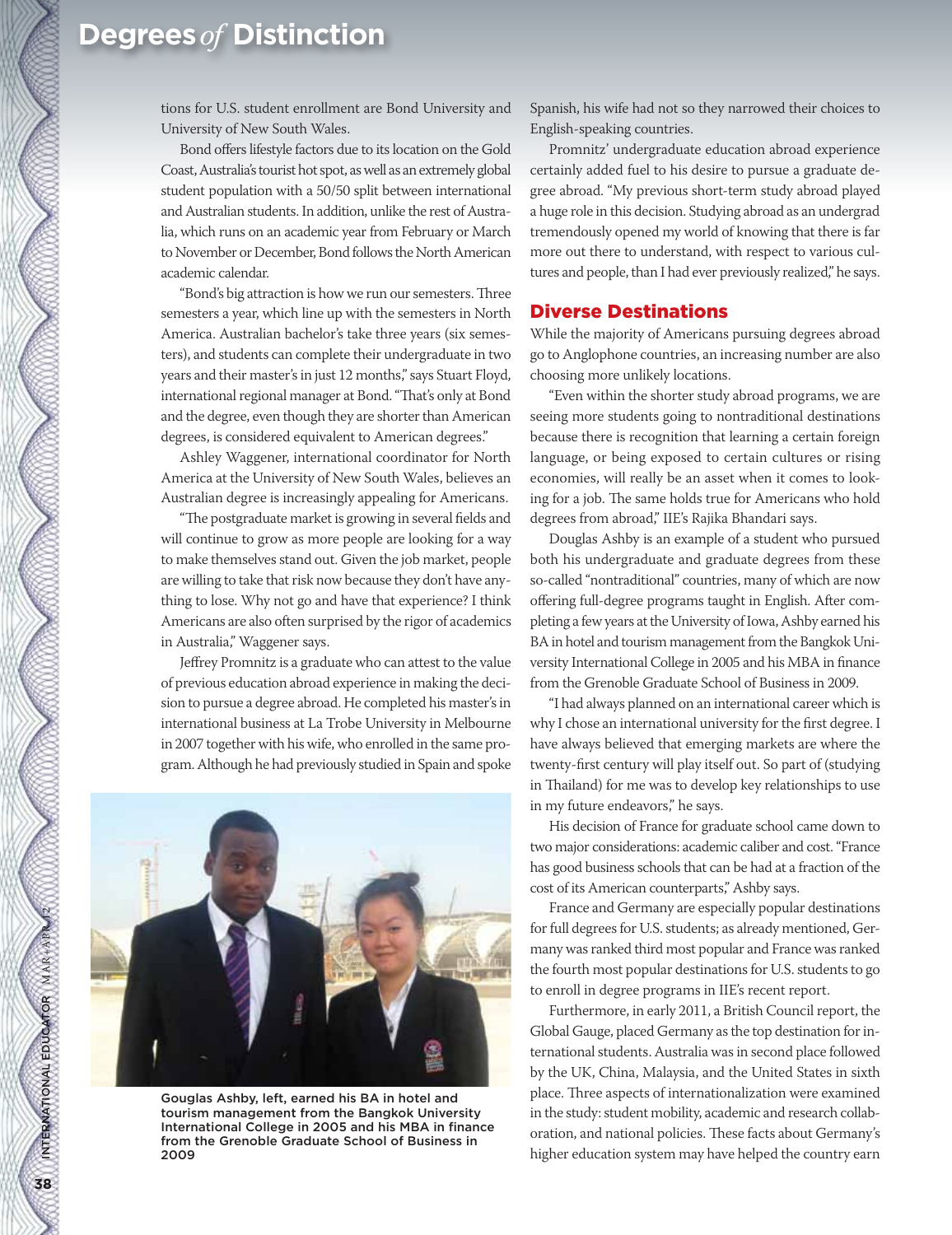**France and Germany are especially popular destinations for full degrees for U.S. students; Germany was ranked third most popular and France was ranked the fourth most popular destinations for U.S. students to enroll in degree programs in IIE's recent report.** 

the top rank: (1) International students don't pay more in tuition than German students, (2) a large number of degree programs are taught in English, and (3) German institutions have a reputation for encouraging their students to study abroad.

In February, the German Academic Exchange Service (DAAD) New York had its scholarship selection meeting for U.S. students wanting to study in Germany for their graduate degrees. DAAD New York received about 300 applications for students who want to pursue a master's degree and about the same number of students applying for funds to pursue a doctoral degree in Germany; 93 of the applications came from Canadian students and the rest were from the United States.

According to Sebastian Fohrbeck, director

of DAAD New York, there are several reasons why North American students find Germany an attractive destination to earn academic degrees. Aside for Germany's "high quality of higher education," Fohrbeck says that there are hundreds of bachelor's and master's degrees taught in English. "Almost all of these programs have zero tuition fees—compare this to Australia which sees overseas students' fees as a major source of income—Germany doesn't," he says. "Doctoral work in almost all fields can be done in English, there are absolutely no tuition fees at this stage. In addition, you can get a full scholarship from DAAD for the two years of the master's (or for up to one year as an undergraduate or doctoral student). The combination of zero tuition fees with a full scholarship—without any obligation to teach or work as a teaching or research assistant—are a package that's hard to beat."

Forbeck says that "the majority—roughly 90 percent—of the master's and doctoral programs students apply for in our scholarship competition are in English."

Holly Oberle is a current PhD candidate at the the Berlin Graduate School for Transnational Studies. She also completed her master's in

international relations in a joint program taught in English between Jacobs University and University of Bremen. She began studying German as an undergraduate at Knox College in Illinois. In addition to her previous affinity for the country and desire to pursue an international experience, Oberle was attracted to Germany's tradition of tuition-free education and relatively low cost of living. She was also drawn to its central location in Europe and the ability to travel.

"I knew that I could spend two or more years living in Europe, I could probably see much of Europe and maybe even other countries for much cheaper than I'd be able to do it if I stayed in the U.S.," she says.

> Although she acknowledges that her foreign graduate degrees might be an obstacle should she want to seek employment at Ivy League institutions back in the United States, Oberle believes her education abroad is positive: "I firmly believe that as the world continues to globalize, having international experience will be an asset, considering that students in much of the rest of the world are getting degrees at universities outside their home country."

> Oberle also says that the impetus will be on her to explain her foreign education to potential employers. "Much of it will be dependent on how I can sell my experience abroad," she explains.

> She is currently writing a book, *College Abroad 101*, which will be published later this year by Agapy LLC.

> "There is really no practical reason why one should limit one's options to their national context," she says. "Many

in the rest of the world are looking beyond their borders for their degree, why shouldn't Americans do the same?"

To students, Oberle advises: "There are many excellent universities outside the U.S., and when you combine that with the extraordinary experience of living on your own abroad, your education is that much more valuable."

China, which is the number one country sending students to the United States, is also increasingly on U.S. students' radars. "Many receiving countries now have a lot of recruitment strategies to have full-degree abroad students at their universities. China is a very good example of this. Through the China Scholarship Council, they offer a number of scholarships for international students for full-degree programs. It's those sorts of investments by the Chinese government that have also led to the big shift in China where it's gone from the world's biggest supplier of international students to also now being one of the biggest host countries," Bhandari says. People to People to People Exchange agreement, which includes a scholar<br>
Subset of the Subset of the Chinese government<br>
a package that's hard to beat."<br>
Forbeck says that "the majority—roughly 90 percent—of the world's bi

In April 2011, Chinese State Councilor Liu Yandong and U.S. Secretary of State Hillary Clinton signed the U.S.-China Consultation on

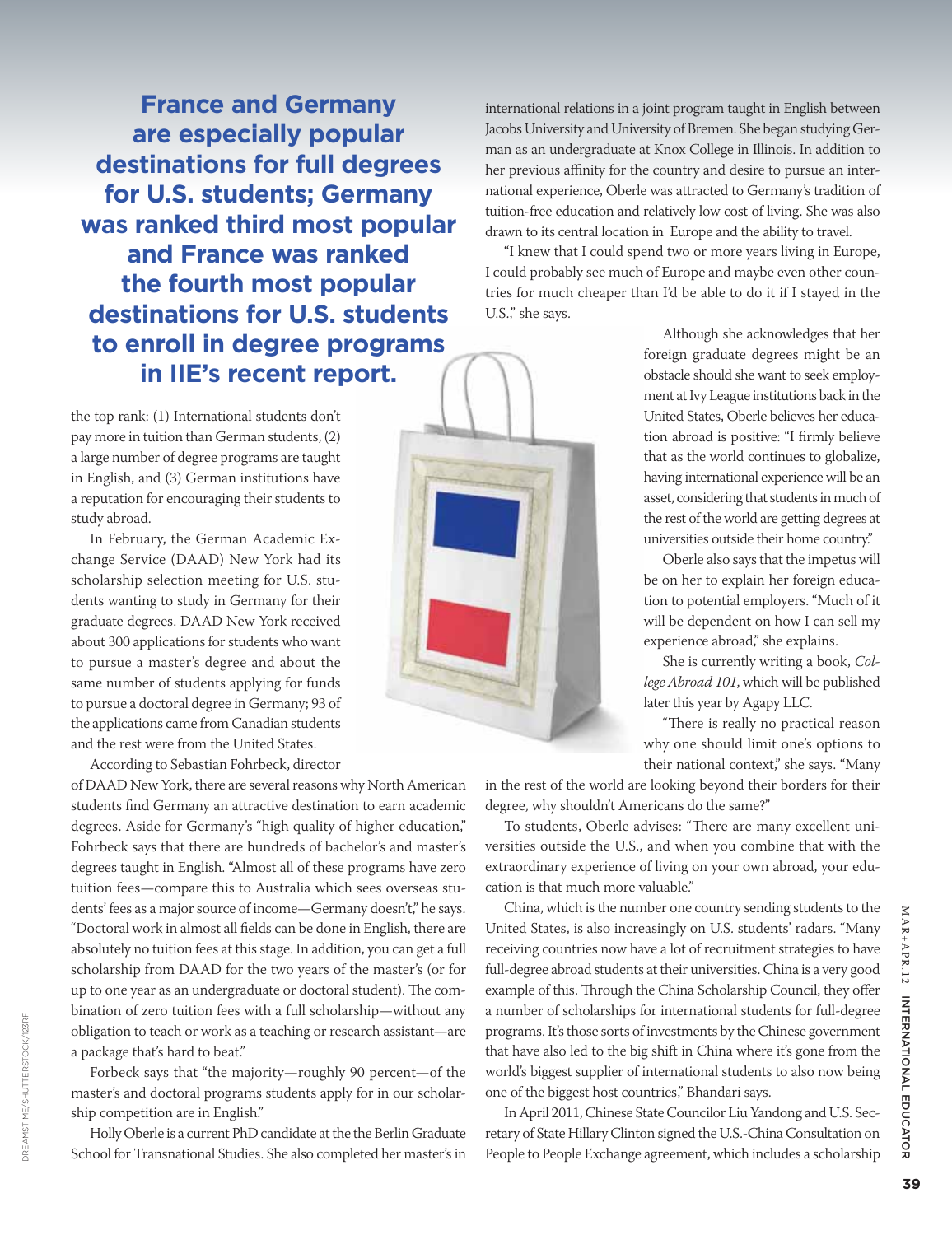## **Degrees***of* **Distinction**

for tuition and living expenses for U.S. students who enroll in Chinese universities for undergraduate or postgraduate degrees, according to *China Daily USA* newspaper. The initiative is related to President Barack Obama's call last year to see 100,000 U.S. students study abroad in China.

One recent high school graduate who recognizes the possibilities offered by China is Alex Sherr. While his educational background is certainly atypical for an American high school student, his profile fits that of many students who pursue full degrees abroad as undergraduates. He grew up in New York City, but attended the Hong Kong International School (HKIS) for high school when his parents' careers necessitated a move abroad.

It was in Hong Kong that he developed an affinity for

all things Chinese. "As my years in HKIS came to an end, I was left having to make the hard decision of where I wanted to continue my higher education. I have always wanted to study international relations or business, and personally, I felt like I could get a better grasp of those topics living abroad, instead of in the United States," he explains.

Sherr considered a number of U.S. universities overseas, such as the American University in Cairo, but ultimately decided to take two years off, which he has used to



intensively study Chinese in preparation for the Peking University entrance exam. In autumn 2012 he plans to study international relations or international business with the language of instruction in Chinese.

### International Backgrounds and a Sense of Adventure

While not many U.S. students have had the extensive experience abroad that Sherr did as a high school student, recruiters from many countries—including Canada and Australia—say they tend to target international schools or those with International Baccalaureate programs rather than typical public schools, partly due to the fact that many high school guidance counselors are unfamiliar with international opportunities.

Sherr reiterates this sentiment. "Coming from an international school, (studying abroad) is something that's much

**Many receiving countries now have a lot of recruitment strategies to have full-degree abroad students at their universities. China is a very good example of this. Through the China Scholarship Council, they offer a number of scholarships for international students for full-degree programs.**<br>
more accessible than for your average Ameri

more accessible than for your average American high school student. I had access to fountains of information that were my guidance counselors, college fairs, and even other student's parents," Sherr says.

U.S. high school officials seem to have a greater awareness of Canadian higher education than they do of other countries, but even that can be limited. Michelle Rath, director of school counseling at Essex High School in Essex Junction, Vermont, believes that while many high school counselors many have heard of larger schools such as McGill or UBC, they still lack the knowledge to properly advise their students. "They are not familiar with the Canadian university system

at all, nor do they understand the differences between Canadian universities, American colleges, etc. And many of them have limited personal experience with/in Canada, so it is not something that they actively promote with their students," she says.

Rath, on the other hand, very actively promotes Canadian education through a college fair, called "Consider Canada," she organizes each spring. "Given our proximity to Canada and the number of students with dual citizenship, we are seeing an ever-increasing number of our students in Vermont applying to schools abroad, especially to Canada, although not exclusively," she says.

Brad MacGowan, a college counselor at Newton North High School in Newton, Massachusetts, says he is seeing an increasing number of students who are interested in studying abroad, but not necessarily pursuing a full degree abroad.

International Educator MAR+APR.12

ATIONAL EDUCATOR MAR+A